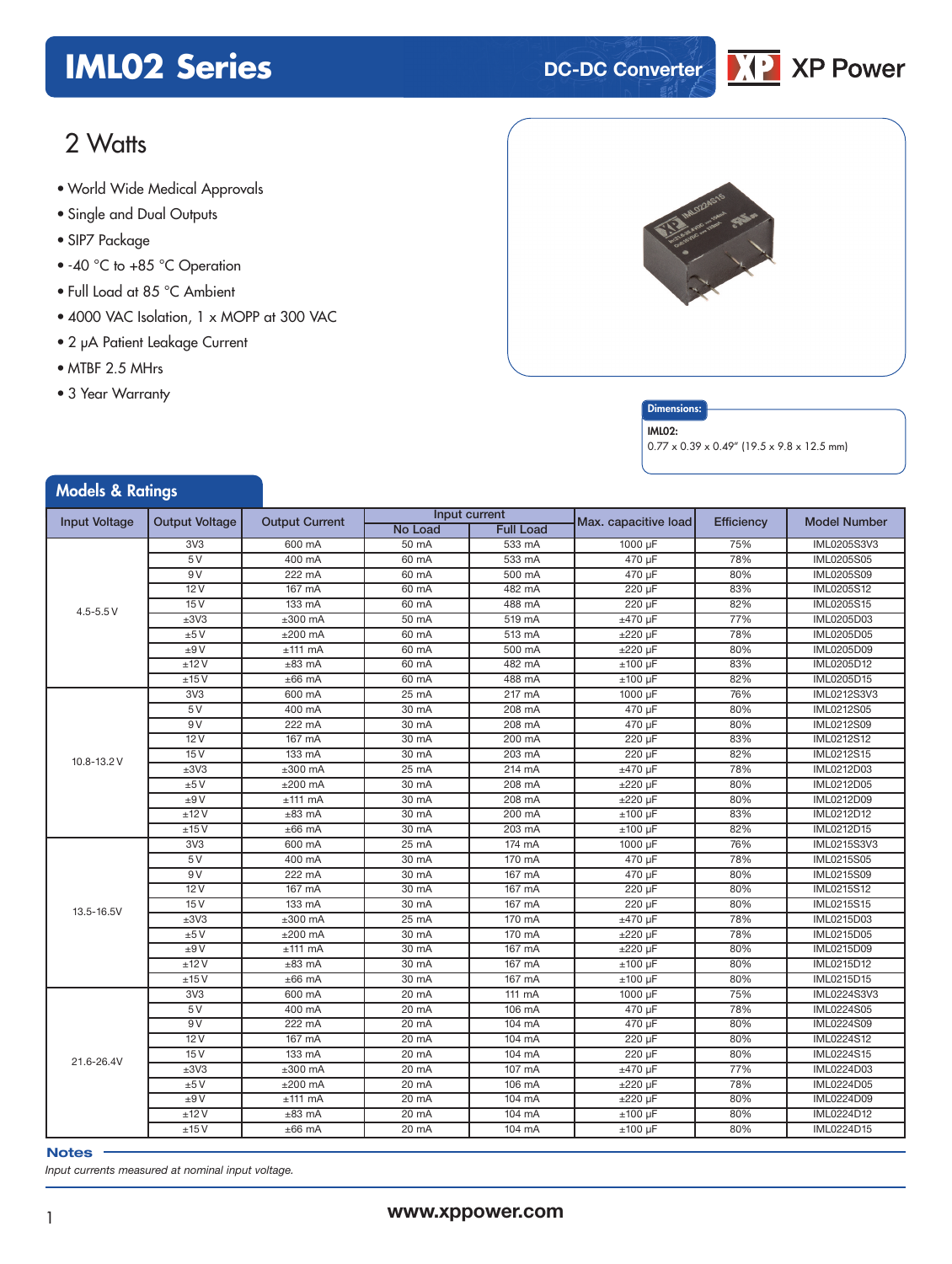# **IML02 Series**

**DC-DC Converter**



**Input** Characteristic **Minimum Typical Maximum Units Notes & Conditions** Input Voltage Range 4.5 5.5 VDC 5 V nominal 10.8 13.2 13.2 12 V nominal 13.5 16.5 15 V nominal 21.6 26.4 24 V nominal Input Reflected Ripple Current 20 mA pk-pk Through 12 µH inductor and 47 µF capacitor Input Surge 5.5 VDC for 100 ms 5 V models 13.2 12 V models  $\overline{16.5}$  VDC for 100 ms  $\overline{15 \text{ V nominal}}$ 26.4 24 V nominal

## **Output**

| Characteristic                  | <b>Minimum</b> | <b>Typical</b> | <b>Maximum</b> | <b>Units</b> | <b>Notes &amp; Conditions</b>                                                                           |
|---------------------------------|----------------|----------------|----------------|--------------|---------------------------------------------------------------------------------------------------------|
| Output Voltage                  | 3.3            |                | 30             | <b>VDC</b>   | See Models and Ratings table                                                                            |
| <b>Initial Set Accuracy</b>     |                |                | ±5             | $\%$         | At full load                                                                                            |
| Minimum Load                    | 10             |                |                | $\%$         | Minimum load required to meet specified requlation                                                      |
| Line Regulation                 |                |                | ±1.2           | $% / 1\%$    | Output changes by max of 1.2% for each 1% change in<br>input voltage                                    |
| <b>Load Regulation</b>          |                |                | 10             | $\%$         | From 10% to full load, see application note                                                             |
| <b>Cross Regulation</b>         |                | $+4$           |                | %            | On dual output models, when one output is at 25% load<br>and other is varied from 10% load to full load |
| Ripple & Noise                  |                |                | 150            | mV pk-pk     | 20 MHz bandwidth. Measured using 10 µF electrolytic in<br>parallel with 0.1 µF ceramic capacitor        |
| <b>Short Circuit Protection</b> |                |                |                |              | Continuous                                                                                              |
| Maximum Capacitive Load         |                |                |                |              | See Models and Ratings table                                                                            |
| <b>Temperature Coefficient</b>  |                |                | 0.03           | $%$ /°C      |                                                                                                         |

| <b>General</b>               |                 |                |                |                   |                                                                             |
|------------------------------|-----------------|----------------|----------------|-------------------|-----------------------------------------------------------------------------|
| Characteristic               | <b>Minimum</b>  | <b>Typical</b> | Maximum        | <b>Units</b>      | <b>Notes &amp; Conditions</b>                                               |
| Efficiency                   |                 | 80             |                | %                 |                                                                             |
| Isolation: Input to Output   | 4000            |                |                | <b>VAC</b>        | 1 x MOPP at 250 VAC working voltage, 2 x MOPP at<br>125 VAC working voltage |
| Patient Leakage Current      |                 |                | $\overline{2}$ | μA                |                                                                             |
| <b>Isolation Resistance</b>  | 10 <sup>9</sup> |                |                | Ω                 |                                                                             |
| <b>Isolation Capacitance</b> |                 | 10             | 20             | pF                |                                                                             |
| <b>Switching Frequency</b>   | 50              |                | 100            | kHz               |                                                                             |
| Power Density                |                 |                | 13.6           | $W/in^3$          |                                                                             |
| Mean Time Between Failure    | 2.5             |                |                | <b>MHrs</b>       | MIL-HDBK-217F, +25 °C GB                                                    |
| Weight                       |                 | 0.009(4.2)     |                | $I\mathbf{b}$ (g) |                                                                             |

| <b>Environmental</b>         |                |                |                |              |                               |
|------------------------------|----------------|----------------|----------------|--------------|-------------------------------|
| Characteristic               | <b>Minimum</b> | <b>Typical</b> | <b>Maximum</b> | <b>Units</b> | <b>Notes &amp; Conditions</b> |
| <b>Operating Temperature</b> | $-40$          |                | $+85$          | °C           | No derating                   |
| Storage Temperature          | $-40$          |                | $+125$         | °C           |                               |
| Case Temperature             |                |                | $+105$         | °C           |                               |
| Humidity                     | 2.5            |                | 95             | %RH          | Non-condensing                |
| Cooling                      |                |                |                |              | Natural convection            |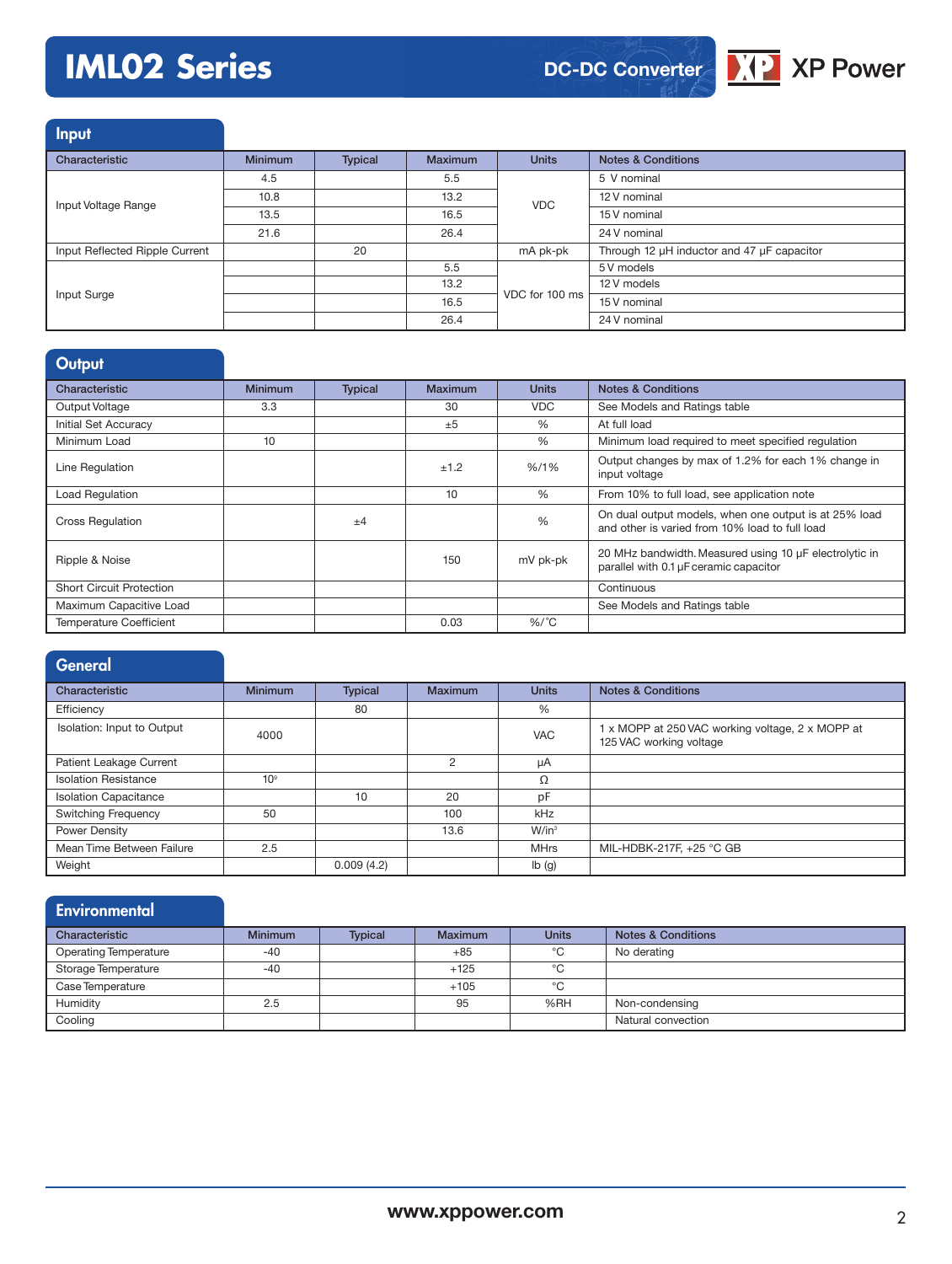# **IML02 Series**



### EMC: Emissions

| <b>Phenomenon</b> | Standard | <b>Test Level</b> | <b>Notes &amp; Conditions</b> |
|-------------------|----------|-------------------|-------------------------------|
| Conducted         | EN55011  | Class B           | See Application Note          |
| Radiated          | EN55011  | Class B           |                               |

## EMC: Immunity

| <b>Phenomenon</b>      | Standard    | <b>Test Level</b> | Criteria       | <b>Notes &amp; Conditions</b>                          |
|------------------------|-------------|-------------------|----------------|--------------------------------------------------------|
| <b>ESD Immunity</b>    | EN61000-4-2 | $±15$ kV          | A              | Air Discharge                                          |
| Radiated Immunity      | EN61000-4-3 | 10 Vrms           | $\overline{A}$ |                                                        |
| EFT/Burst              | EN61000-4-4 | $2$ kV            | A              | External components required,<br>see application notes |
| Surge                  | EN61000-4-5 | $2$ kV            | A              | External components required,<br>see applications note |
| Conducted Immunity     | EN61000-4-6 | $10V$ rms         | A              |                                                        |
| <b>Magnetic Fields</b> | EN61000-4-8 | 30 A/m            | A              |                                                        |

## Safety Approvals

| <b>Safety Agency</b> | <b>Safety Standard</b> | <b>Notes &amp; Conditions</b> |
|----------------------|------------------------|-------------------------------|
| UL                   | ANSI/AMMI ES60601-1    |                               |
| <b>CSA</b>           | CSA C22.2 No. 60601-1  |                               |
| <b>TUV</b>           | EN60601-1              |                               |
| CB                   | IEC60601-1             |                               |

## Mechanical Details



#### **Notes**

- 1. All dimensions are in inches (mm)
- 2. Weight: 0.009 lbs (4.2 g) approx.

3. Pin diameter: 0.02±0.002 (0.5±0.05)

5. Case tolerance:  $\pm 0.02$  ( $\pm 0.5$ )

| <b>Pin Connections</b>       |          |          |  |  |  |  |  |
|------------------------------|----------|----------|--|--|--|--|--|
| Pin<br><b>Single</b><br>Dual |          |          |  |  |  |  |  |
|                              | $+V$ in  | $+V$ in  |  |  |  |  |  |
| $\overline{2}$               | -Vin     | -Vin     |  |  |  |  |  |
| 5                            | -Vout    | -Vout    |  |  |  |  |  |
| 6                            | No Pin   | Common   |  |  |  |  |  |
|                              | $+$ Vout | $+$ Vout |  |  |  |  |  |

<sup>4.</sup> Pin pitch tolerance: ±0.014 (±0.35)